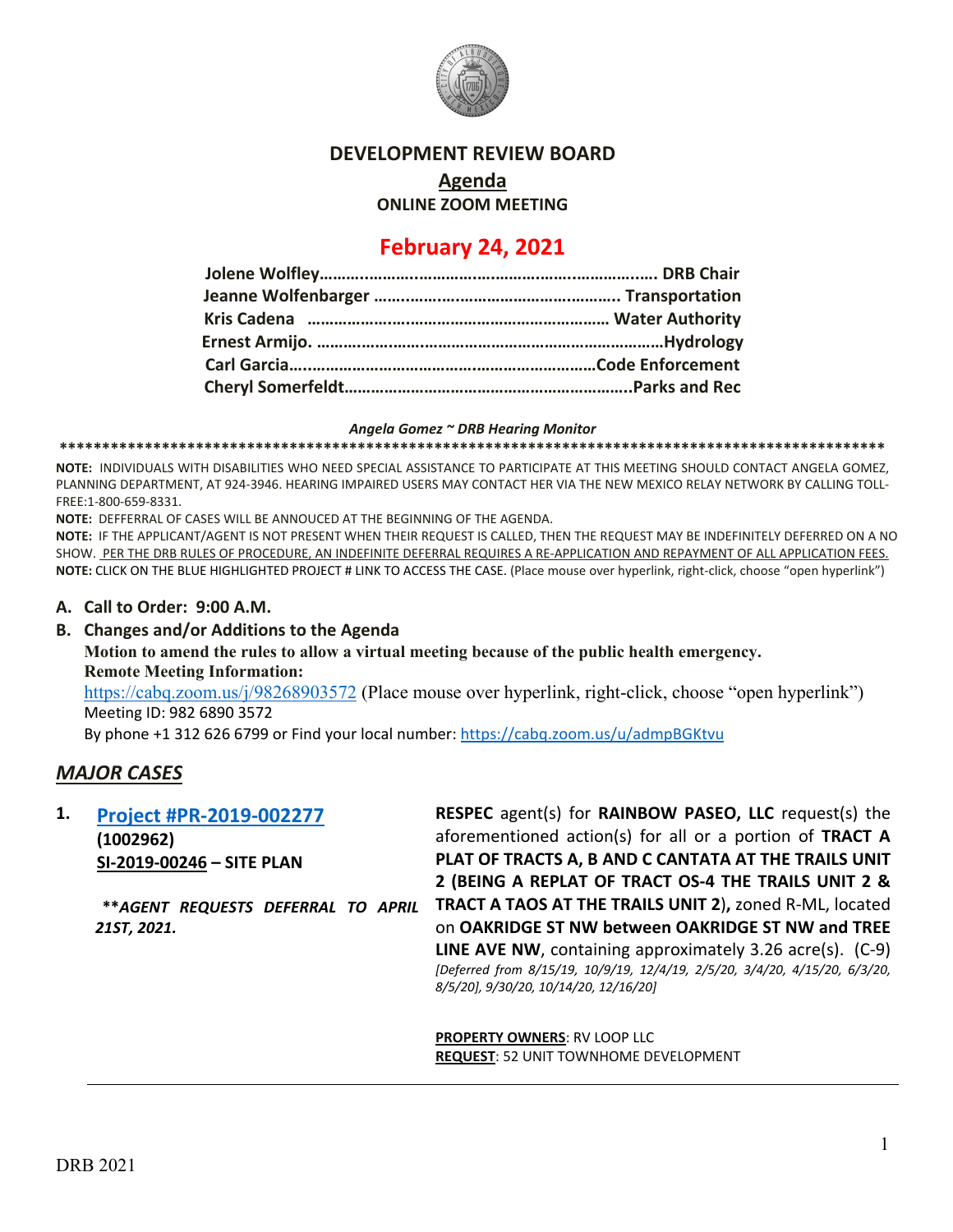| 2. | <b>Project #1011598</b><br>18DRB-70137 - VACATION OF PUBLIC<br><b>RIGHT-OF-WAY</b><br>18DRB-70138 - SIDEWALK VARIANCE<br>18DRB-70139 - SUBDIVISION DESIGN<br><b>VARIANCE FROM MINIMUM DPM</b><br><b>STANDARDS</b><br>18DRB-70140 - PRELIMINARY/<br><b>FINAL PLAT</b> | <b>BOB KEERAN, request(s) the aforementioned action(s) for</b><br>all or a portion of: $Lot(s)$ 17 & 18, $Block(s)$ 4, $Tract(s)$ 3,<br>NORTH ALBQ ACRES Unit 3, zoned PD (RD/5DUA), located<br>on VENTURA ST NE between SIGNAL AVE NE and<br><b>ALAMEDA BLVD NE, containing approximately 2 acre(s).</b><br>$(C-20)$ [Deferred from 5/16/18, 6/13/18, 7/18/18/, 8/8/18, 9/12/18, 10/24/18,<br>12/5/18, 12/19/18, 1/9/19, 1/23/19, 2/13/19, 2/27/19, 3/20/19, 4/17/19, 4/24/19,<br>6/5/19, 7/10/19, 8/7/19, 9/18/19, 10/30/19, 12/11/19, 1/29/20, 4/22/20, 6/24/20,<br>8/26/20, 10/28/20, 12/16/20]. |
|----|----------------------------------------------------------------------------------------------------------------------------------------------------------------------------------------------------------------------------------------------------------------------|------------------------------------------------------------------------------------------------------------------------------------------------------------------------------------------------------------------------------------------------------------------------------------------------------------------------------------------------------------------------------------------------------------------------------------------------------------------------------------------------------------------------------------------------------------------------------------------------------|
| 3. | PR-2020-004030<br>(1002566, 1004501, 1004503)<br>SI-2020-00540 - SITE PLAN                                                                                                                                                                                           | TIERRA WEST, LLC agent(s) for CALABACILLAS GROUP C/O<br><b>DONALD HARVILLE</b> request(s) the aforementioned action(s) for<br>all or a portion of: TRACT E-1 PLAT OF TRACTS D-1, E-1<br><b>AMAFCA BLACK ARROYO CHANNEL ROW PARADISE</b><br>HEIGHTS UNIT 1 zoned MX-M, located at GOLF COURSE RD NW<br>between GOLF COURSE RD NW, BLACK ARROYO and WESTSIDE<br>BLVD containing approximately 8.77 acre(s). (A-12,13) Deferred<br>from 1/27/21]<br>**AGENT REQUESTS DEFERRAL TO MARCH 10TH, 2021.                                                                                                      |
|    |                                                                                                                                                                                                                                                                      | PROPERTY OWNERS: CALABACILLAS GROUP C/O DONALD HARVILLE<br>REQUEST: SITE PLAN FOR APARTMENT WITH MORE THAN 50 UNITS                                                                                                                                                                                                                                                                                                                                                                                                                                                                                  |
| 4. | PR-2020-004820<br>(1003119)<br>SI-2020-001468 - SITE PLAN                                                                                                                                                                                                            | <b>CONSENSUS PLANNING INC.</b> agent(s) for <b>MOUNTAIN</b><br><b>CLASSIC REAL ESTATE</b> request(s) the aforementioned<br>action(s) for all or a portion of: TRACT 4-B1, HOME<br><b>DEVELOPMENT ADDITION</b> zoned MX-M located at 25<br>HOTEL CIRCLE NE between LOMAS BLVD and INTERSTATE<br>40, containing approximately 5.043 acre(s). (K-21)[Deferred]<br>from 1/13/21, 2/3/21]                                                                                                                                                                                                                 |
|    |                                                                                                                                                                                                                                                                      | <b>PROPERTY OWNERS: AMERSTONE INVESTMENTS LLC</b><br>REQUEST: SITE PLAN FOR CONVERSION OF HOTEL TO MULTI-FAMILY<br>RESIDENTIAL USE                                                                                                                                                                                                                                                                                                                                                                                                                                                                   |
| 5. | PR-2020-004683<br>SI-2021-00029 - SITE PLAN                                                                                                                                                                                                                          | <b>CONSENSUS PLANNING agent(s) for REMBE COURTYARDS</b><br>LLC request(s) the aforementioned action(s) for all or a<br>portion of: NORTH 5 FEET LOT 18, LOTS 19-21 & 22-A-1,<br>BLOCK 24, UNIVERSITY HEIGHTS ADDITION zoned MX-M<br>at 2720 CENTRAL/109 VASSAR between<br>located<br>PRINCETON DR/CENTRAL AVE and VASSAR DR/SILVER<br>AVE, containing approximately 1.01 acre(s). (K-16)[Deferred]<br>from 2/10/21]<br><b>PROPERTY OWNERS: REMBE COURTYARDS LLC</b>                                                                                                                                  |
|    |                                                                                                                                                                                                                                                                      | REQUEST: 6 STORY MULTI-FAMILY RESIDENTIAL DEVELOPMENT<br>CONTAINING 108 DWELLING UNITS. EXISTING COMMERCIAL BULIDING<br>FRONTING CENTRAL AVE TO REMAIN.                                                                                                                                                                                                                                                                                                                                                                                                                                              |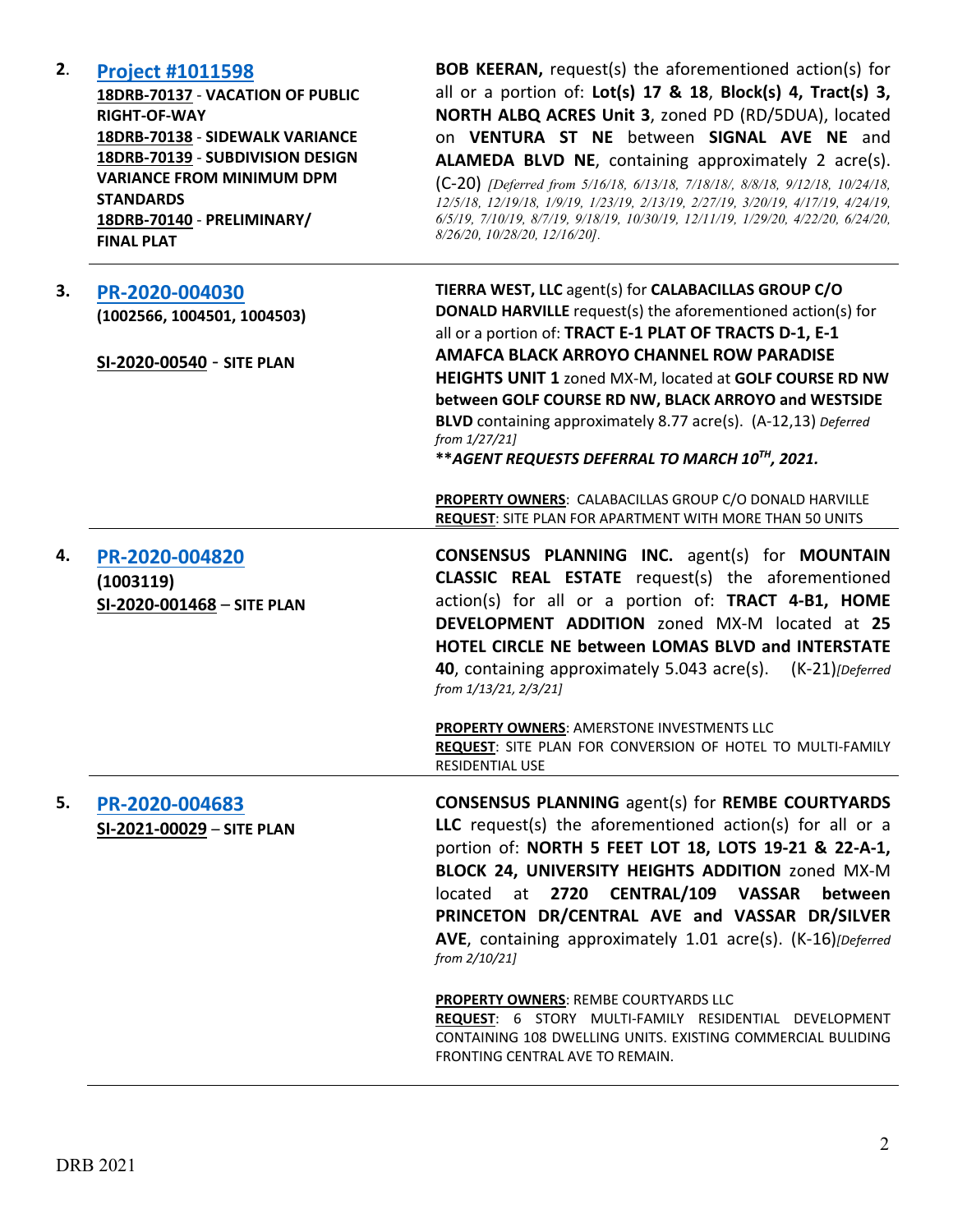| 6. | PR-2018-001579<br>SD-2021-00168 - VACATION OF PUBLIC<br><b>EASEMENT</b> | WILL GLEASON, DEKKER/PERICH/SABATINI agent(s) for<br>DARIN SAND, WINROCK PARTNERS LLC request(s) the<br>aforementioned action(s) for all or a portion of: PARCEL E-<br>1-A REPLAT OF PARCEL A-1-A-1-A & PARCEL E-1-A,<br>WINROCK CENTER ADDITION zoned MX-M, located at 7500<br>INDIAN SCHOOL RD between PENNSYLVANIA ST and<br><b>INDIAN SCHOOL RD</b> , containing approximately 3.88 acre(s).<br>$(J-19)$ |
|----|-------------------------------------------------------------------------|--------------------------------------------------------------------------------------------------------------------------------------------------------------------------------------------------------------------------------------------------------------------------------------------------------------------------------------------------------------------------------------------------------------|
|    |                                                                         | PROPERTY OWNERS: DARIN SAND, WINROCK PARTNERS LLC<br>REQUEST: VACATION OF PUBLIC EASEMENT TO FACILITATE THE<br>DEVELOPMENT OF A NEW 199-UNIT MULTI-FAMILY DEVELOPMENT ON<br>A VACANT LOT LOCATED WITHIN THE WINROCK TOWN CENTER AT<br>7500 INDIAN SCHOOL RD                                                                                                                                                  |
| 7. | PR-2019-002765<br>VA-2021-00010 - SIDEWALK WAIVER                       | CSI - CARTESIAN SURVEY'S INC. agent(s) for RED<br><b>SHAMROCK 4, LLC</b> request(s) the aforementioned action(s)<br>for all or a portion of: LOT 9, COORS PAVILION, zoned NR-<br>C, located at 5801 ST JOSEPHS DR NW, containing<br>approximately 14.1982 acre(s). (G-11) [Deferred from 2/3/21]<br>** AGENT REQUESTS DEFERRAL TO MARCH 3RD, 2021.                                                           |
|    |                                                                         | <b>PROPERTY OWNERS: RED SHAMROCK 4, LLC</b><br>REQUEST: WAIVER FROM SIDEWALK REQUIREMENTS<br>UNTIL<br>DEVELOPMENT OF SUBDIVIDED LOTS 8 & 9 OF COORS PAVILION, LOT<br>BY LOT                                                                                                                                                                                                                                  |
| 8. | PR-2019-002765<br>SD-2020-00218 - PRELIMINARY/FINAL PLAT                | <b>RED SHAMROCK</b> request(s) the aforementioned action(s)<br>for all or a portion of: LOTS 8A, 8B, 9A, 9B, 9C, zoned NR-C,<br>located on ST. JOSEPHS DR NW between ATRISCO DR NW<br>and COORS BLVD NW, containing approximately 14.5<br>acre(s). (G-11)(Deferred from 12/16/20, 1/6/21, 1/27/21, 2/3/21]<br>** AGENT REQUESTS DEFERRAL TO MARCH 3RD, 2021.                                                 |
|    |                                                                         | PROPERTY OWNERS: RED SHAMROCK<br>REQUEST: SUBDIVIDE 2 EXISTING LOTS INTO 5 LOTS                                                                                                                                                                                                                                                                                                                              |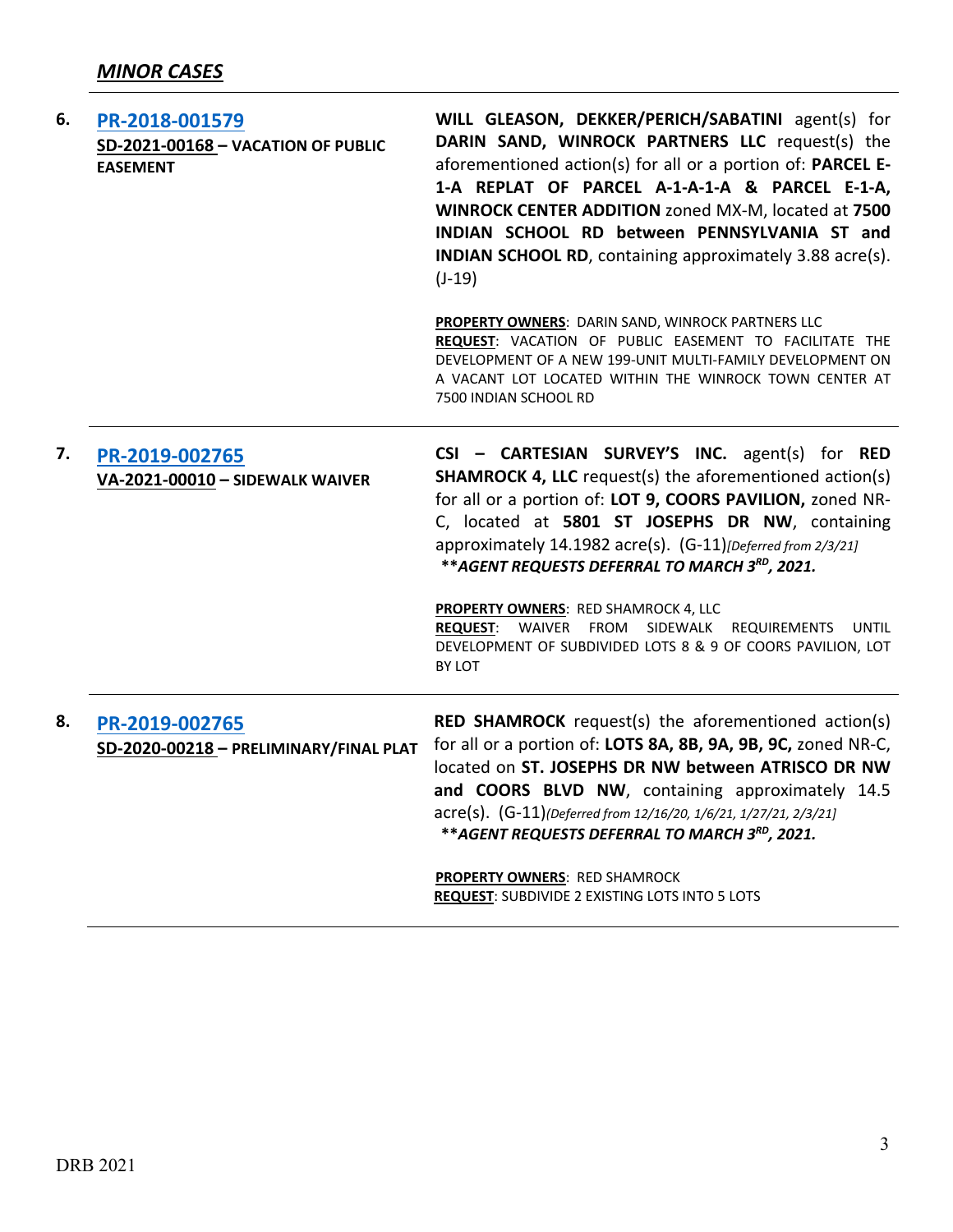| 9.  | PR-2019-002976<br>SD-2020-00210 - PRELIMINARY/FINAL PLAT<br>VA-2020-00447 - SIDEWALK WAIVER<br>(Sketch plat 10/23/19) | CSI - CARTESIAN SURVEYS, INC. agent(s) for BEELING<br>ARMIJO request(s) the aforementioned action(s) for all or a<br>portion of: LOT 9, EASTERLY PORTION OF 20 FT LOT 8 AND<br>PORTION OF LOT 10, BLOCK 2, SANDIA MANOR zoned R-<br>1D, located at 17400 HILLDALE RD NE between HILDALE RD<br><b>NE</b><br>and CAMINO DE LA SIERRA NE, containing<br>approximately 0.5108 acre(s). (K-23) {Deferred from 12/9/2,<br>1/13/210, 1/27/21, 2/3/21]<br>** AGENT REQUESTS DEFERRAL TO MARCH 17th, 2021.<br>PROPERTY OWNERS: BEELING ARMIJO<br>REQUEST: SUBDIVIDE LOTS, ELIMINATE INTERIOR LOT LINES OF 3 |
|-----|-----------------------------------------------------------------------------------------------------------------------|----------------------------------------------------------------------------------------------------------------------------------------------------------------------------------------------------------------------------------------------------------------------------------------------------------------------------------------------------------------------------------------------------------------------------------------------------------------------------------------------------------------------------------------------------------------------------------------------------|
|     |                                                                                                                       | EXISTING LOTS CREATING ONE NEW LOT, DEDICATE EASEMENTS                                                                                                                                                                                                                                                                                                                                                                                                                                                                                                                                             |
| 10. | PR-2019-002609<br>SD-2020-00217 - PRELIMINARY/FINAL<br><b>PLAT</b>                                                    | ARCH + PLAN LAND USE CONSULTANTS agent(s) for JAB RE<br><b>INVESTMENTS LLC</b> request(s) the aforementioned action(s)<br>for all or a portion of: LOT 14, FLORAL GARDENS, zoned R-<br>1, located at 2454 ROSE NW between FLORAL RD and<br><b>SARITA AVE, containing approximately 0.4117 acre(s). (H-</b><br>13)[Deferred from 12/16/20, 1/27/21]                                                                                                                                                                                                                                                 |
|     |                                                                                                                       | PROPERTY OWNERS: JABRE INVESTMENTS LLC<br><b>REQUEST: CREATE 2 LOTS FROM 1 EXITING LOT</b>                                                                                                                                                                                                                                                                                                                                                                                                                                                                                                         |
| 11. | PR-2019-002604<br>VA-2021-00041 - SIDEWALK WIDTH<br><b>WAIVER</b>                                                     | ARCH + PLAN LAND USE CONSULTANTS agent(s) for 4SP<br>request(s) the aforementioned action(s) for all or a portion<br>of: 261-A, TOWN OF ATRISCO, zoned NR-C, located at 6030<br>ILIFF RD between COORS BLVD and ESTANCIA DR,<br>containing approximately 4-4844 acre(s). (H-11)                                                                                                                                                                                                                                                                                                                    |
|     |                                                                                                                       | <b>PROPERTY OWNERS: 4SP HOTELS LLC</b><br>REQUEST: WAIVER OF 1 FOOT TO THE REQUIRED 5 FOOT MINUMUM<br>SIDEWALK WIDTH                                                                                                                                                                                                                                                                                                                                                                                                                                                                               |
| 12. | PR-2019-002604<br>SD-2021-00022 - PRELIMINARY/FINAL<br>PLAT (sketch plat 7-9-20)                                      | ARCH + PLAN LAND USE CONSULTANTS agent(s) for 4SP<br>HOTELS LLC request(s) the aforementioned action(s) for all<br>or a portion of: 261-A, TOWN OF ATRISCO GRANT, zoned<br>NR-C, located at 6030 ILIFF RD NW between COORS BLVD<br>and ESTANCIA DR, containing approximately 4.4844<br>acre(s). (H-11) [Deferred from 2/10/21]                                                                                                                                                                                                                                                                     |
|     |                                                                                                                       | <b>PROPERTY OWNERS: 4SP HOTELS LLC</b><br><b>REQUEST: CREATE 2 LOTS FROM 1 EXISTING LOT</b>                                                                                                                                                                                                                                                                                                                                                                                                                                                                                                        |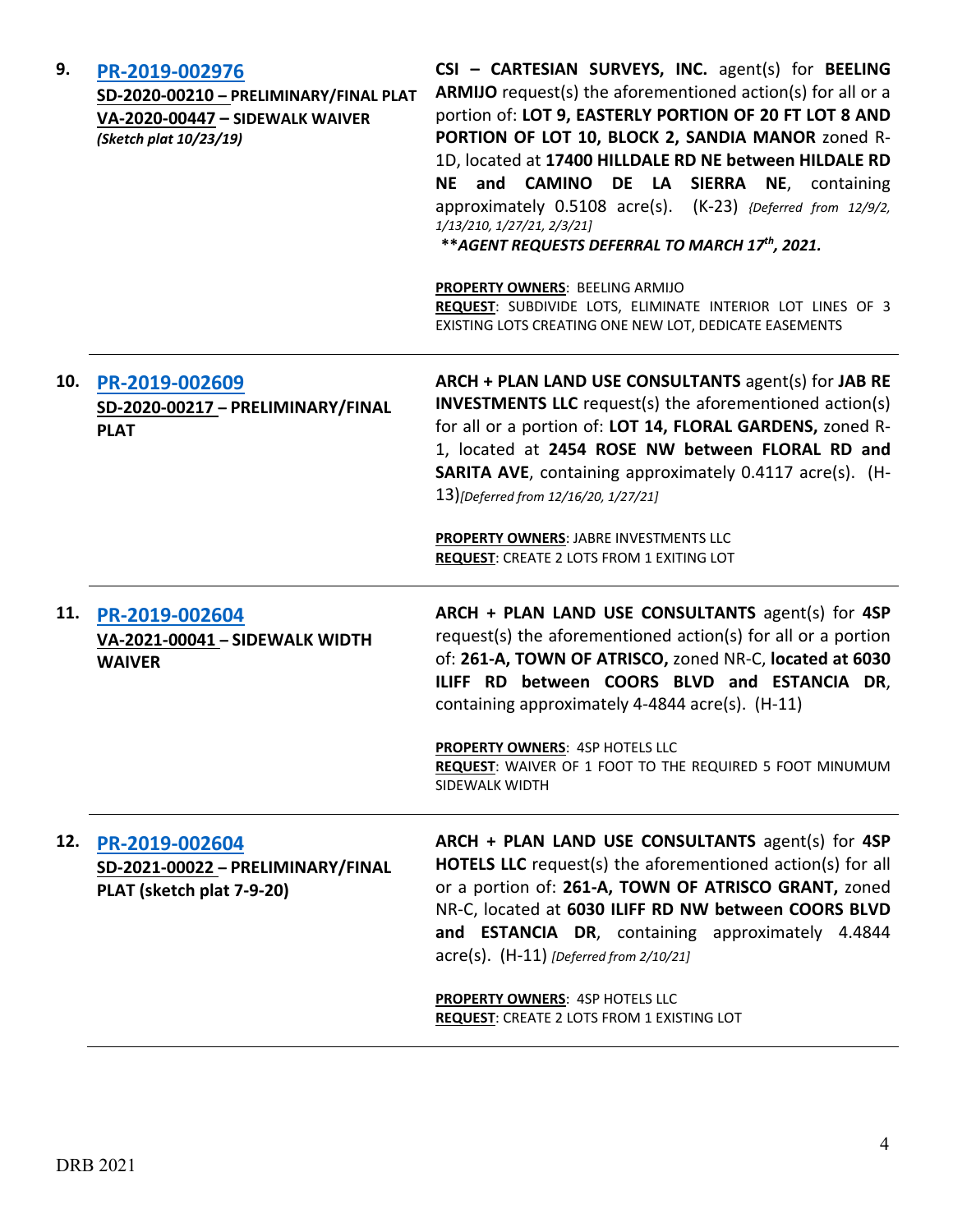| 13. | PR-2020-004765<br>VA-2021-00042 - SIDEWALK WIDTH<br><b>WAIVER</b>                  | ARCH + PLAN LAND USE CONSULTANTS agent(s) for S & S<br><b>DEVELOPMENT</b> request(s) the aforementioned action(s) for<br>all or a portion of: LOTS 20 THRU 27, BLOCK 8, CARTERS<br>SUBDIVISION, zoned MX-L, located at 3511 GIBSON BLVD<br>SE between AMHERST DR and CARLISLE BLVE, containing<br>approximately 0.5475 acre(s). (L-16)<br><b>PROPERTY OWNERS: S &amp; S DEVELOPMENT</b><br>REQUEST: WAIVER OF 1 FOOT TO REQUIRED MINIMUM 6 FOOT<br>SIDEWALK WIDTH ON GIBSON BOULEVARD |
|-----|------------------------------------------------------------------------------------|---------------------------------------------------------------------------------------------------------------------------------------------------------------------------------------------------------------------------------------------------------------------------------------------------------------------------------------------------------------------------------------------------------------------------------------------------------------------------------------|
| 14. | PR-2020-004765<br>VA-2021-00040 - SIDEWALK WIDTH<br><b>WAIVER</b>                  | ARCH + PLAN LAND USE CONSULTANTS agent(s) for S & S<br><b>DEVELOPMENT</b> request(s) the aforementioned action(s) for<br>all or a portion of: LOTS 20 THRU 27, CARTERS<br>SUBDIVISION, zoned MX-L, located at 3511 GIBSON BLVD,<br>containing approximately 0.5475 acre(s). (L-16)                                                                                                                                                                                                    |
|     |                                                                                    | <b>PROPERTY OWNERS: S &amp; S DEVELOPMENT</b><br>REQUEST: WAIVER OF 1.25 FEET TO REQUIRED MINIMUM 5 FOOT<br>SIDWALK WIDTH ON AMHERST AVENUE                                                                                                                                                                                                                                                                                                                                           |
| 15. | PR-2020-004765<br>SD-2021-00024 - PRELIMINARY/FINAL<br>PLAT (sketch plat 12-9-20)  | ARCH + PLAN LAND USE CONSULTANTS agent(s) for S & S<br><b>DEVELOPMENT LLC</b> request(s) the aforementioned<br>action(s) for all or a portion of: LOTS 20 THRU 27, BLOCK 8<br>CARTERS SUBDIVISION, zoned MX-L, located at 3511<br>GIBSON BLVD SE between AMHERST DR and CARLISLE<br>BLVD, containing approximately 0.5475 acre(s).<br>$(L -$<br>16)[Deferred from 2/10/21]                                                                                                            |
|     |                                                                                    | <b>PROPERTY OWNERS: S &amp; S DEVELOPMENT LLC</b><br><b>REQUEST: LOT CONSOLIDATION FOR 8 LOTS INTO 1 LOT</b>                                                                                                                                                                                                                                                                                                                                                                          |
| 16. | PR-2019-002738<br>SD-2021-00018 - PRELIMINARY/FINAL PLAT<br>(Sketch Plat 10/14/20) | ARCH + PLAN LAND USE CONSULTANTS agent(s) for<br>McDONALD'S REAL ESTATE COMPANY request(s) the<br>aforementioned action(s) for all or a portion of: LOTS A & B<br>BLOCK 101, BEL AIR SUBDIVISION, zoned MX-M, located at<br>5900 MENAUL BLVD NE, containing approximately 0.9457<br>$\text{acre}(s)$ . $(H-18)$ [Deferred from 2/3/21]<br>** AGENT REQUESTS DEFERRAL TO MARCH 17TH, 2021.                                                                                             |
|     |                                                                                    | PROPERTY OWNERS: MCDONALDS REAL ESTATE COMPANY<br><b>REQUEST: LOT CONSOLIDATION FOR 2 LOTS INTO 1 LOT</b>                                                                                                                                                                                                                                                                                                                                                                             |
|     | SKETCH PLAT                                                                        |                                                                                                                                                                                                                                                                                                                                                                                                                                                                                       |

#### DRB 2021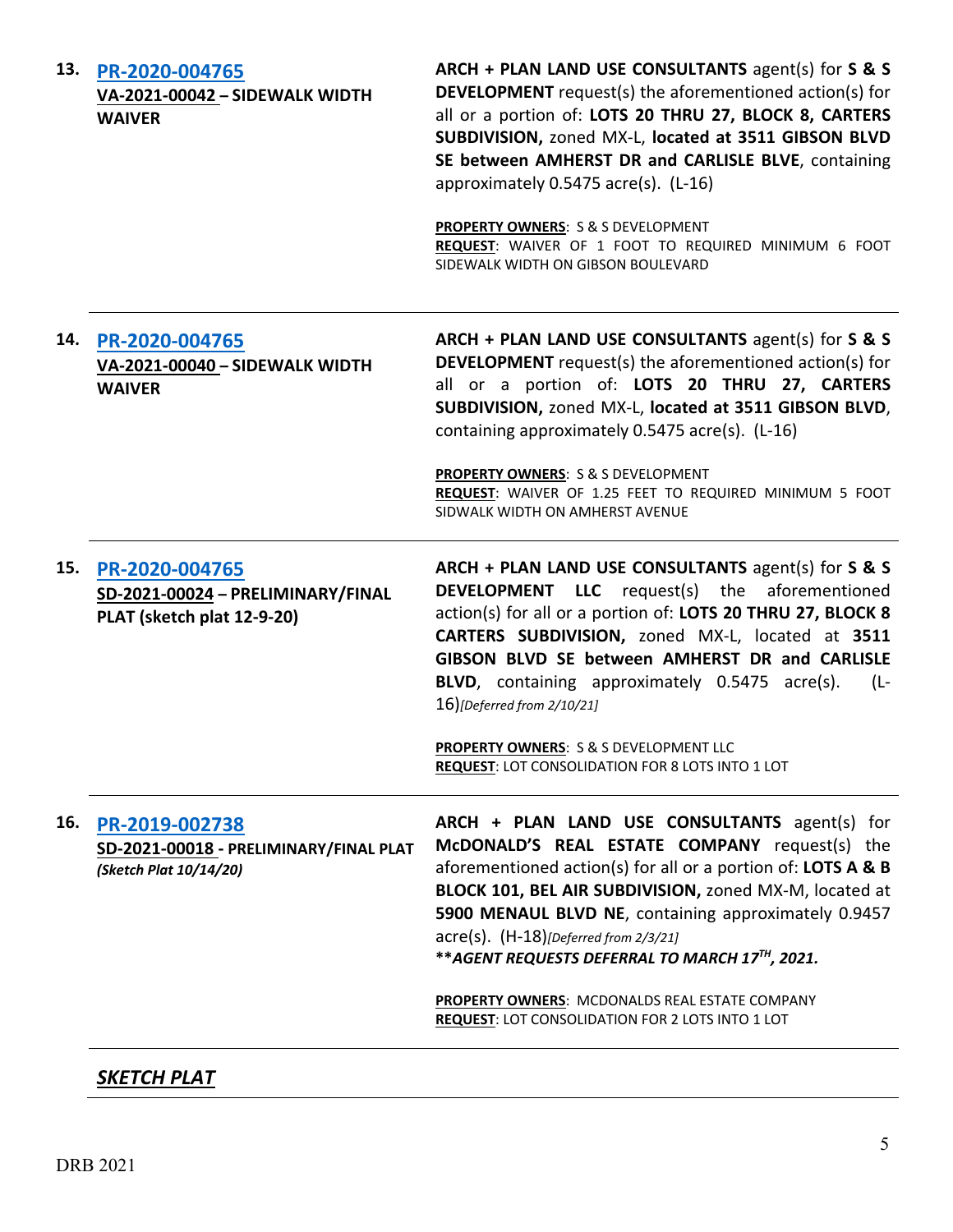| 17. | PR-2019-003051<br>PS-2021-00023 - SKETCH PLAT | ARCH + PLAN LAND USE CONSULTANTS agent for<br><b>THURGOOD RVT</b> requests the aforementioned action(s) for<br>all or a portion of: LOTS 4 & 5, FREEMAN ADDITION, zoned<br>R-1C, located at 4635 & 4639 GRANDE NW between<br>GRIEGOS RD and BELROSE AVE, containing approximately<br>$0.97$ acre(s). (F-14)                                                                    |
|-----|-----------------------------------------------|--------------------------------------------------------------------------------------------------------------------------------------------------------------------------------------------------------------------------------------------------------------------------------------------------------------------------------------------------------------------------------|
|     |                                               | <b>PROPERTY OWNERS: THURGOOD RVT</b><br><b>REQUEST: 2 LOTS INTO 4 LOTS</b>                                                                                                                                                                                                                                                                                                     |
| 18. | PR-2019-003030<br>PS-2019-00024 - SKETCH PLAT | ARCH + PLAN LAND USE CONSULTANTS agent for T<br><b>GUADALUPE PLAZA NM LLC</b> requests the aforementioned<br>action(s) for all or a portion of: TRACT Y, GUADALUPE<br>PLAZA, zoned MX-M, located at 6211 4TH ST NW, containing<br>approximately 7.3453 acre(s). (E-14)                                                                                                         |
|     |                                               | PROPERTY OWNERS: T GUADALUPE PLAZA NM LLC<br>REQUEST: SUBDIVIDE 1 LOT INTO 4 LOTS, GRANT EASEMENTS, RIGHT<br>OF WAY DEDICATION                                                                                                                                                                                                                                                 |
| 19. | PR-2021-005079<br>PS-2021-00026 - SKETCH PLAT | ARCH + PLAN LAND USE CONSULTANTS agent(s) for REID<br><b>FAMILY RVT</b> request(s) the aforementioned action(s) for all<br>or a portion of: LOTS 9 THRU 12, BLOCK 17, MONTEREY<br>HILLS ADDITION, zoned R-1D, located at 3335 HYDER SE<br>between WELLESLEY DR and AMHERST DR, containing<br>approximately 0.9626 acre(s). (L-16)                                              |
|     |                                               | PROPERTY OWNERS: REID FAMILY RVT<br><b>REQUEST: LOT CONSOLIDATION FOR 4 LOTS INTO 1 LOT</b>                                                                                                                                                                                                                                                                                    |
| 20. | PR-2019-002761<br>PS-2021-00027- SKETCH PLAT  | CSI - CARTESIAN SURVEYS INC. agent(s) for LEGACY<br><b>HOSPITALITY INC.</b> request(s) the aforementioned action(s)<br>for all or a portion of: LOTS 8-A, 11 & 12, BLOCK 26, NORTH<br>ALBUQUERQUE ACRES, TRACT A zoned MX-L, located on<br>MODESTO AVE NE between EAGLE ROCK AVE NE and<br><b>OBSIDIAN ST NE</b> , containing approximately 4.7940 acre(s).<br>$(B-18 & C-18)$ |
|     |                                               | <b>PROPERTY OWNERS: LEGACY HOSPITALITY INC</b><br>REQUEST: CREATE ONE LOT FROM 3 EXISTING LOTS, VACATE<br>EASEMENTS, GRANT EASEMENTS                                                                                                                                                                                                                                           |